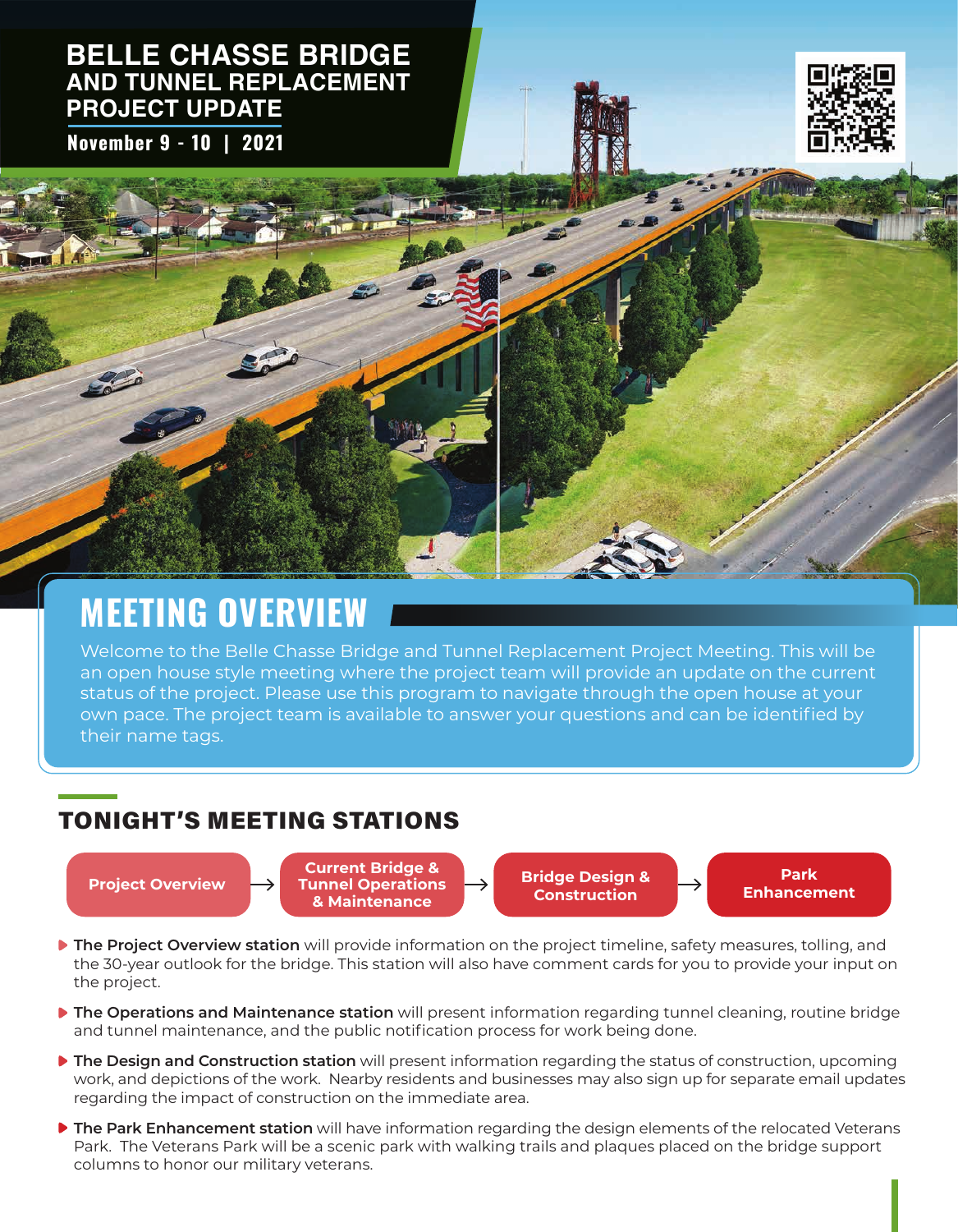# PROJECT OVERVIEW

The Belle Chasse Bridge and Belle Chasse Tunnel serve as the primary access points for the residents, businesses, and industries of western Plaquemines Parish. Both the bridge and tunnel are located on the LA 23 corridor, which has a current traffic volume in excess of 33,000 vehicles per day.

The tunnel began operating in 1956 and the movable bridge opened in 1968. These structures are near the end of their design life span. Currently, there is a need to replace unreliable and inefficient infrastructure due to frequent, costly, and unpredictable operations for repair and maintenance which impact the public's ability to travel.

In 2017, the Louisiana Joint Transportation Committee approved the use of a Public-Private Partnership (P3) to deliver the replacement project. This project is LADOTD's first P3 and is paving the way for this delivery method to be utilized on other state projects. Several public sources of funding were secured to execute the project.



## **WHAT IS A PUBLIC-PRIVATE PARTNERSHIP (P3)?**

A public-private partnership (P3) is a contractual agreement between a public agency and private entity that provides greater private participation in the delivery and financing of a project compared to the traditional design-bid-build public procurement model. In a P3, public infrastructure uses private finance in a long-term partnering agreement.

The Belle Chasse Bridge & Tunnel Replacement Project is a Design-Build-Finance-Operate-Maintain P3 meaning the responsibilities for designing, building, financing, maintaining and operating are bundled together and transferred to private sector partners. DBFOM procurements provide project sponsors with cost and acceleration benefits and the added benefit of maintenance over a longer term. In addition, they transfer financial risk to the private sector partner and provide owners with access to new sources of financing, including private sector equity.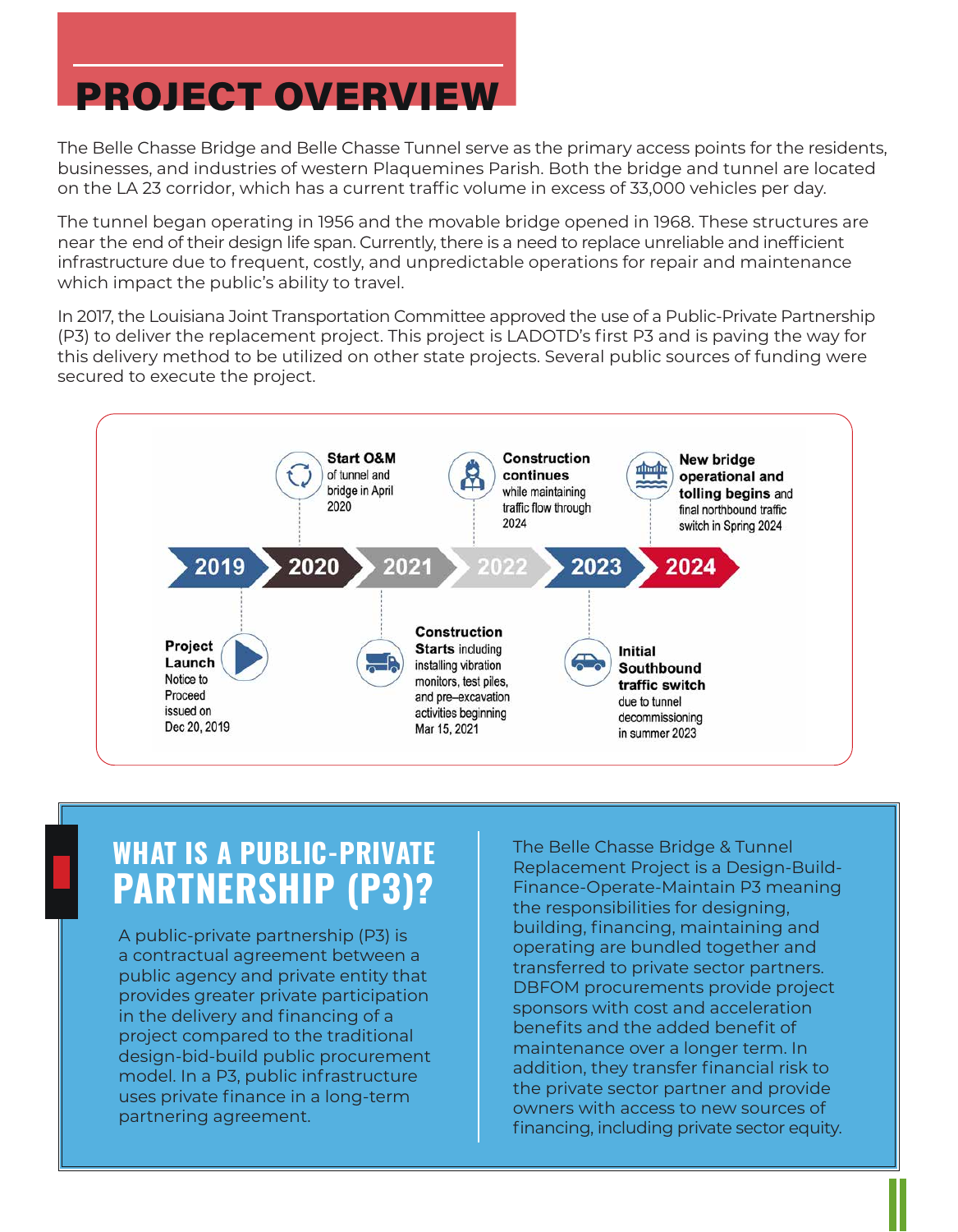# **WHAT DOES TOLLING LOOK LIKE?**

**Tolling is often used as a method of advancing construction of projects more quickly or for financing projects that would not be otherwise constructed.** 



- **No toll booths**
- **Mounted toll cameras above lanes**
- **No lifting of bridge for marine traffic**
- **Free Flow of Traffic at Full Speed**  *Does NOT require vehicles to slow down*

# **DESIGN AND CONSTRUCTION UPDATE**



#### **The bridge design is approximately 80% complete. Remaining design activities are:**

- Project right-of-way
- Utility relocation and installation
- Existing bridge and tunnel decommissioning plan

#### **Construction on the bridge is ongoing. Notable items include:**

- All 4 foundation test piles complete
- Survey and vibration monitors installed on tunnel and bridge
- Completed first of 2 major cofferdams for bridge foundations
- Installed steel pipe pile for first of 2 main bridge foundations
- Started footing and column concrete placement
- Started installing concrete pilings for foundations
- Started relocating utilities